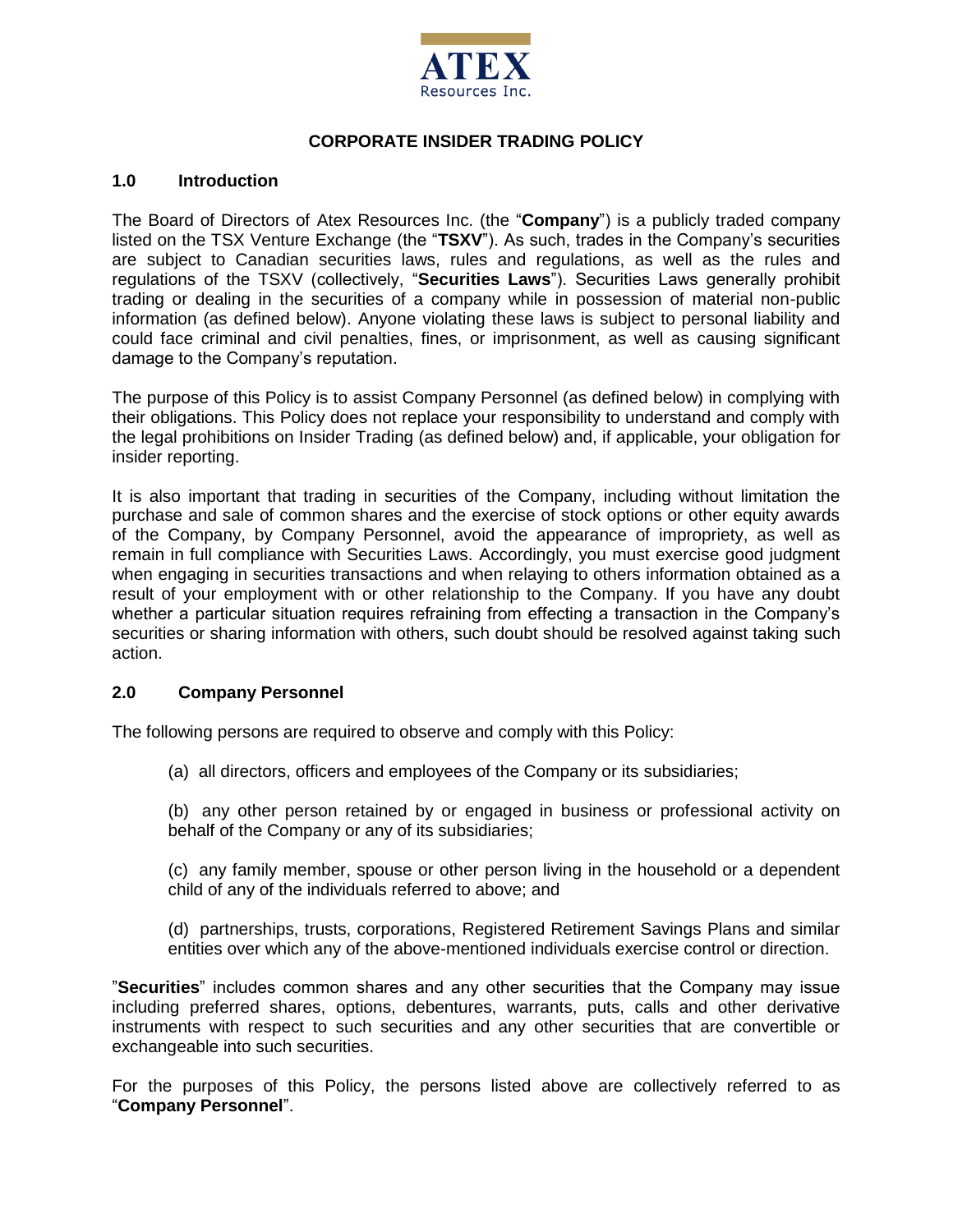#### **3.0 Material Non-Public Information**

"**Material Non-public Information**" is information that:

- (a) could reasonably be expected to have a significant effect on the market price or value of the Company's Securities; or
- (b) a reasonable investor would consider important in making an investment decision regarding the purchase or sale of the Securities of the Company;

and that has not been previously disclosed or published by means of a broadly disseminated news release or securities filing with a reasonable amount of time having been given for investors to analyze the information. Any information that could be expected to affect the Company's share price, whether it is positive or negative, should be considered material.

If you have any doubt whether certain information is "material," you should not trade or communicate such information.

In addition, it is the policy of the Company that no Company Personnel who, in the course of working for the Company, learns of Material Non-public Information about another company with which the Company does business may trade in that other company's securities until the information becomes publicly available or is no longer material.

Anyone scrutinizing your transactions will be doing so after the fact, with the benefit of hindsight. As a practical matter, before engaging in any transaction, you should carefully consider how enforcement authorities and others might view the transaction in hindsight.

#### **4.0 Communication of the Policy**

The following activities are prohibited for all Company Personnel:

- (a) Insider Trading you must not engage in transactions in any Securities, whether of the Company or of any other public companies, while in possession of Material Non-public Information regarding such securities, ("**Insider Trading**");
- (b) Tipping you must not disclose Material Non-public Information relating to the Company or other companies, when obtained in the course of service to the Company, to anyone, inside or outside of the Company (including family members) ("**Tipping**"), except on a strict need-to-know basis as is necessary in the course of the Company's business and under circumstances that make it reasonable to believe that the information will not be misused or improperly disclosed by the recipient. Both the person who provides the information (the "**Tipper**") and the person who receives the information (the "**Tippee**") are liable under Securities Laws if the person who receives the information trades in securities based on the provided Material Non-public Information;
- (c) Trading During Blackouts Company Personnel must not, directly or indirectly, trade in Securities of the Company during any Blackout Period (as described below); and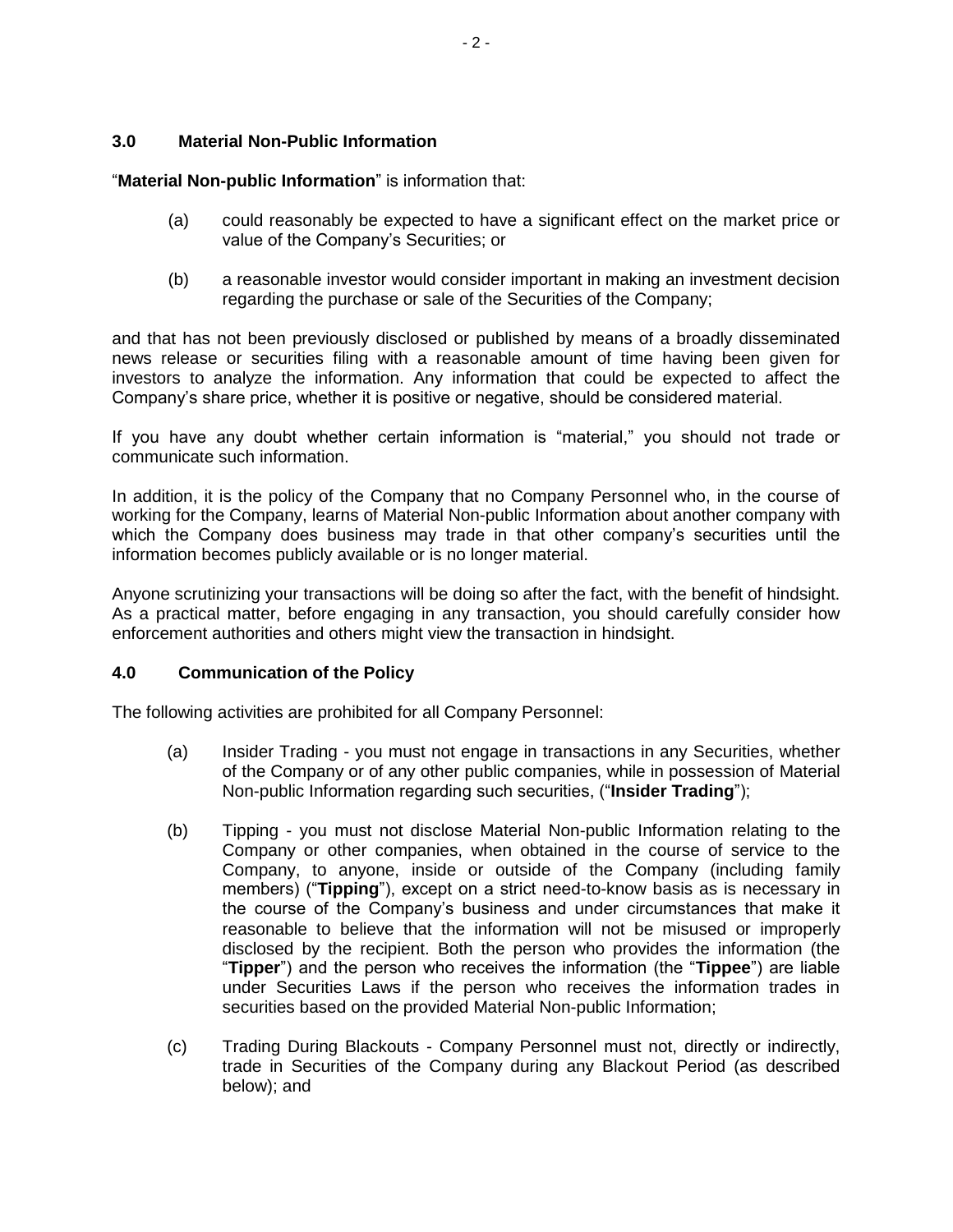(d) Other - the following additional activities are prohibited: (i) short-term or speculative transactions in the Company's Securities; (ii) short sale of the Company's Securities (other than in connection with "cashless" exercises of stock options under the Company's equity compensation plans where the number of securities acquired on such exercise equals or exceeds the number of securities sold); (iii) purchase of financial instruments that are designed to hedge or offset a decrease in market value of Securities of the Company; (iv) pledging (or hypothecating) Securities as collateral for a loan or margin account.

# **5.0 Post-Termination Transactions**

This Policy continues to apply to your transactions in Company Securities even after you have terminated your employment or other relationship with the Company and its subsidiaries. If you are in possession of Material Non-public Information when your employment or other relationship terminates, you may not trade in Company Securities until that information has become public or is no longer material.

## **6.0 Blackout Periods**

Company Personnel are prohibited from trading in the Company's Securities during the existence of undisclosed material information (a "**Blackout Period**"). All parties with knowledge of such special facts or circumstances shall be covered by such Blackout Period. All efforts will be made to advise of Blackout Periods as soon as possible, however, it is your responsibility to ensure that you are not in violation of the prohibition against trading during a Blackout Period by pre-clearing transactions in accordance with this Policy.

The Company's Chief Executive Officer and/or Chief Financial Officer will inform Company Personnel of the start and end of a Blackout Period.

# **7.0 Transactions Under Company Plans**

The exercise of a stock option and the receipt of shares pursuant to a share compensation arrangement is exempt from this Policy. The Company's Board will not approve the grant of stock options or awards under Share Compensation Arrangements during a Blackout Period.

This Policy applies to any sale of Securities acquired pursuant to any Company plans, including any sale as part of a broker-assisted cashless exercise of an option and any sale necessary to generate the cash needed to pay taxes or any applicable exercise price. In other words, even though your acquisition of Securities under a Company plan may be exempt from or permitted by this Policy, you may not sell the Securities you acquire under the Company plan, sell Securities in anticipation of your acquisition, or engage in any other transactions involving Company Securities unless you do so in compliance with this Policy.

## **8.0 Insider Reporting Obligations**

Immediately after becoming a reporting insider (as defined in applicable Securities Law) and immediately following the purchase or sale of Securities of the Company, a reporting insider must complete and file all insider reports required by the securities regulators within the prescribed time period. The Company is not responsible for alerting reporting insiders of their obligations or for filing insider trading reports.